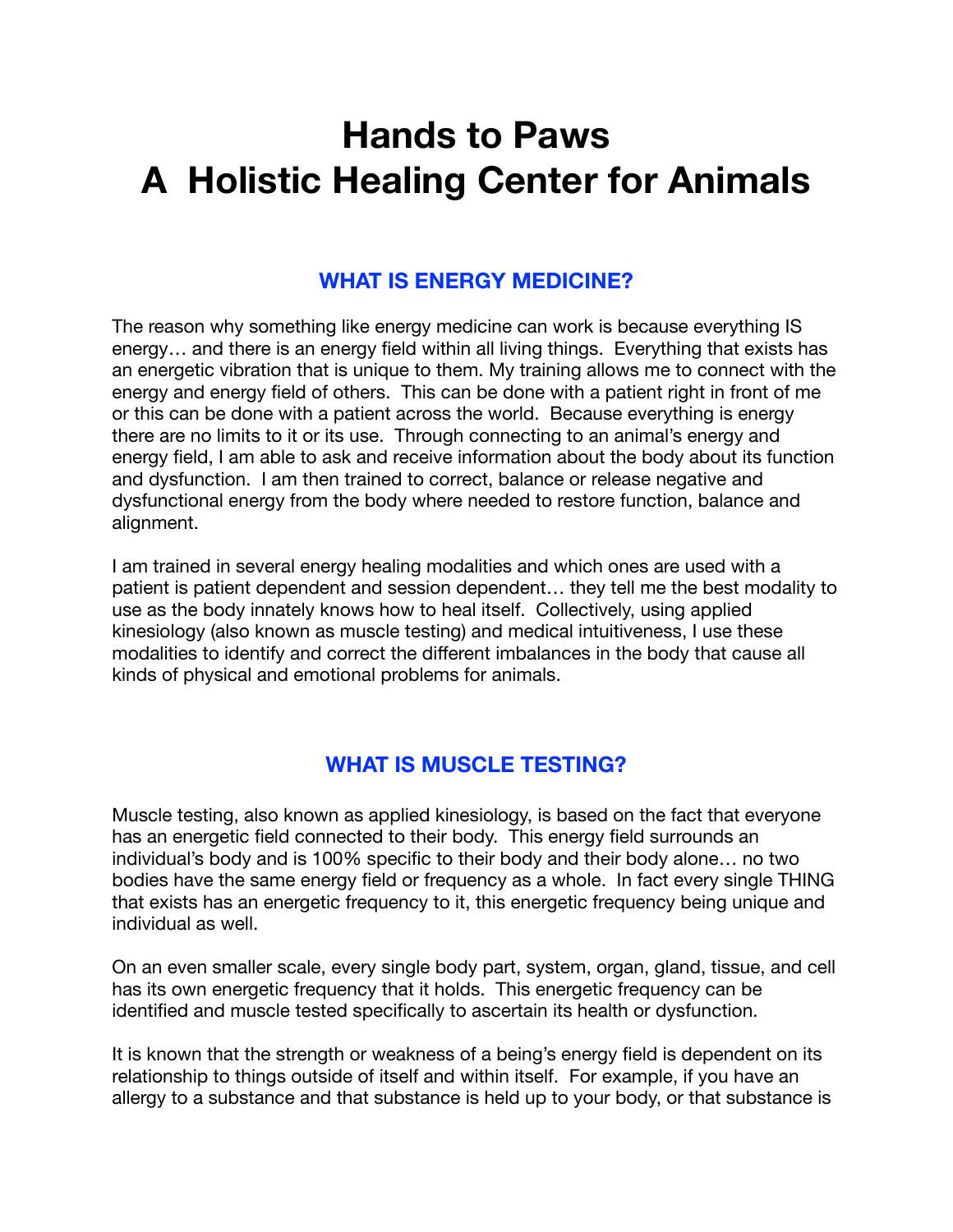muscle tested using a surrogate or a proxy (this is explained below), your energy field would instantly go weak because that substance is harmful to you. Accordingly, it is also known that substances that are therapeutic to the body will strengthen the body's energy field and muscle testing results are positive, i.e. strong.

Within an individual's body, remember that everything within it holds its own energetic frequency. Every body part, body system, organ, gland, tissue and cell can be muscle tested for its individual function or dysfunction. If a certain part of the body is ailing, this part of the body will muscle test weak to denote its dysfunction or imbalance. If an organ is functioning well, it will muscle test as strong.

General veterinary medicine makes a diagnosis based on the body part affected and failed to look at the body as a whole. It fails to appreciate that everything in the body is connected which is why it is limited at times to only being able to control a symptom, usually with synthetic toxic medications, and not resolve and heal the issue completely. For example, a common issue for dogs is the clinical symptom of hind end weakness or limping on a hind limb. A general veterinarian will diagnose an orthopedic disease like arthritis, hip dysplasia or a tear in a knee ligament and not look any further. However, with Energy Medicine, I can ascertain through muscle testing your dog's body that the musculoskeletal system muscle tests as strong but the urogenital system muscle tests as weak (dysfunctional). More specifically we may find that within the urogenital system it is the kidneys specifically that are muscle testing weak, meaning they are directly involved with the symptoms of weakness. In this case, because of the energetic connections within the body, and also taking into account acupuncture meridians, when the kidneys are imbalanced it can cause discomfort in the mid and lower back, discomfort in the hips and the legs and can also cause generalized fatigue. So your dog is diagnosed with arthritis or a neurological disorder when all along this was early signs of kidney imbalance. Fast forward into the future, the kidney will eventually become profoundly imbalanced, your dog will eventually start to exhibit actual clinical signs of kidney disease, bloodwork changes will support kidney disease and you will be told that your dog now has another disease "because he is getting old." All too often we accept that there is nothing we can do to alter what happens within the body or the rate at which it ages. This is not true. We just need to look at the body differently and learn to read its cues a little better. Every symptom a body manifests is an indicator of underlying imbalances in the body sometimes originating somewhere else.

### **MUSCLE TESTING ANIMALS**

Animals cannot be muscle tested like a person where one's own body is used. To directly muscle test an individual requires that individual's comprehension and understanding of the process of muscle testing and requires certain instructions to be followed which animals cannot do. Animals are muscle tested either by surrogate (a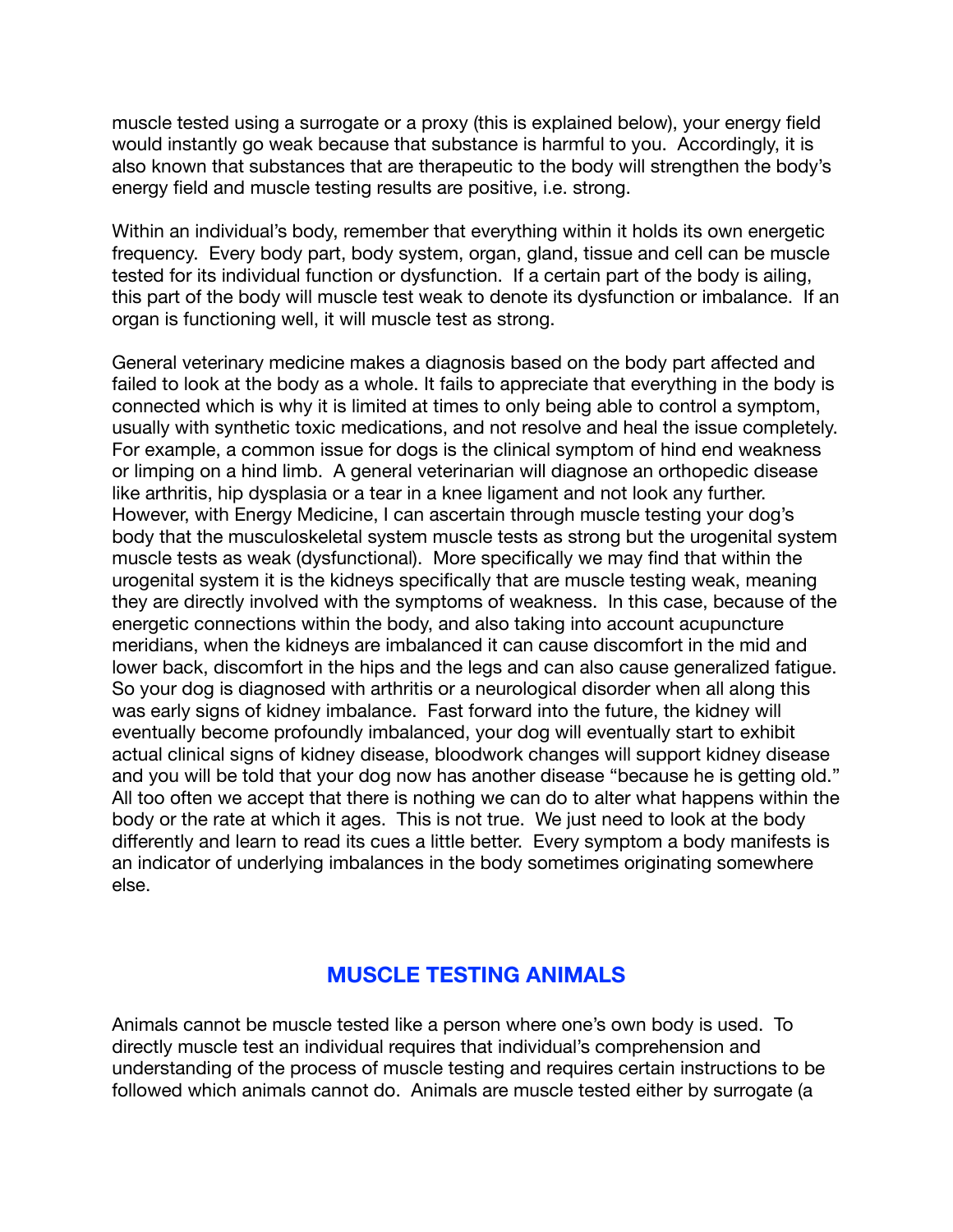person) or muscle tested by "proxy". Surrogate muscle testing is when person, having a physical connection with the pet (usually simply placing their hand on the pet), is muscle tested. For example, if I used you as surrogate, you would sit with your hand on your pet and I would muscle test your body in place of your pet. This requires 100% connection by the owner being used as surrogate and 100% focus on the pet by the surrogate AT ALL TIMES. It also requires the surrogate to 100% not let their own opinions about the session interfere with the pet's. I have found this to be just about 100% unreliable with using owners as surrogates as it impossible for the owners to have unfettered connection with their pet for an extended period of time and not influence the results of the muscle testing. So in essence, using an owner as a surrogate can and usually does to a degree yield results from the owner NOT the pet which would not only be inacurrate but also null and void.

Because of this, most energy practitioners that work with animals will use what is called "proxy" muscle testing. Proxy muscle testing is when a practitioner has been trained to connect with a patient's energy field. Because the practitioner does not have an established emotional history, with training, a practitioner can maintain 100% connection and focus with your pet using themselves as proxy. Once that connection is made, the practitioner can muscle test their own body as someone else's. I use my own body to muscle test your pet's energy field/energy/body to yield information. And then, just as I am given information by the body, I am trained to release or correct the imbalances that created whatever issue I am working on. Again, I muscle test my body AS your pet's body… this is proxy muscle testing.

Remember that there is no limits to energy in this world so I can connect with the energy of your pet's body to facilitate healing no matter where he/she is physically located. Because I am trained to know how to connect with your pet's energy field and because I am trained in proxy muscle testing, your pet does not need to be in my office for me to work on your pet with Energy Medicine.

#### **EMOTIONAL RELEASE WORK AND TRAUMA RELEASE WORK**

On the emotional side specifically, my work identifies emotional triggers in the body that cause dysfunctional physical and emotional issues and behaviors. Every being that exists experiences emotions, good and bad… we are supposed to feel them and then they wash through us and out. When we have experienced intense negative emotional stress or trauma or even repeated negative stress or trauma, these negative emotions can get trapped in the body. They are literally like balls of energy, vibrating at different frequencies depending on what the emotion is. They are negative, destructive vibrations and tend to affect the body wherever they are stuck, creating pain and malfunction in the surrounding bodily tissues, even disease (even cancer). They can also cause depression, anxiety and aggression in pets. Behaviorly, releasing negative trapped emotions releases the emotional triggers for unwanted or destructive behavior.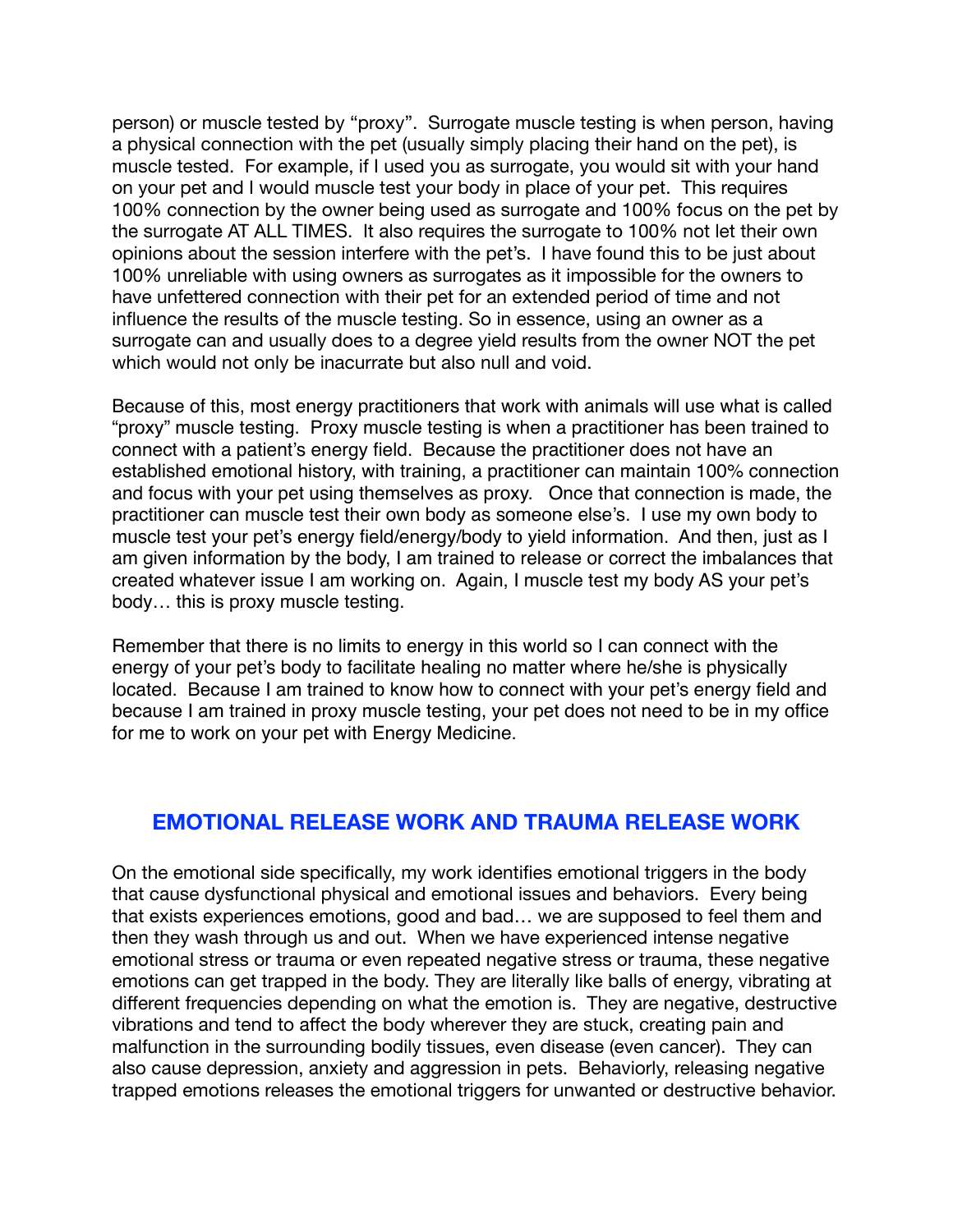It allows an animal to be able to create different positive behaviors. It also allows for proper constructive behavioral training that wasn't effective before to now be effective. Releasing trapped emotions makes conditions right for the body to physically and emotionally heal. Energy Medicine heals on the level of both the energy body and the physical body. Within both, negative or traumatic emotions or the energy of these emotions can become trapped.

## **HOW ENERGY MEDICINE CAN HEAL THE PHYSICAL BODY**

There is a physical side to Energy Medicine as well where I look for things like infections, toxins, nutritional deficiencies and structural imbalances and address those according to what the body needs… all of the above can be corrected, balanced or released from the body using energetic clearing protocols.

A symptom in the body whether it is pain or dysfunction, is simply a collection of imbalances that have been created in the body over time. For specific ailments that an animal may be experiencing, I can ask their body to show me all the steps it took to create it and my work can undo it one layer at time until balance and normal function are restored. For longer standing issues this will take time and multiple sessions. This is the case for MOST of my patients.

## **PHYSICAL AND EMOTIONAL TOXICITY**

One of the biggest issues I have found in our animals is toxicity, or the buildup of emotional and physical stressors in the body as mentioned above, stressors brought on not only by living with humans and the expectations we have of our animals but also being fed lesser quality food, vaccinations, medications, heavy metal exposure in our water, food and supplements, energetic toxicities like microwaves, emf's, sound, cellular, pathogens, stress hormones, even being given supplements they don't need creates extra work and toxicity in the body.

The most toxic negative energy that is affecting animals today I have found to be 5G toxicity. This is one of the reasons why in 2020 more and more pets are becoming sicker and sicker. Energy Medicine can rid the body of this toxicity. Once that is done, there are energetic protocols that can be done to consistently protect an animal from being affected by 5G toxicity in the future.

I work on all levels with animals and their owners. I work on the physical level, the emotional level and all spiritual and energy levels. Energy Medicine is not only able to clear and balance a patient but also reduces or prevents exposure to all of the above.